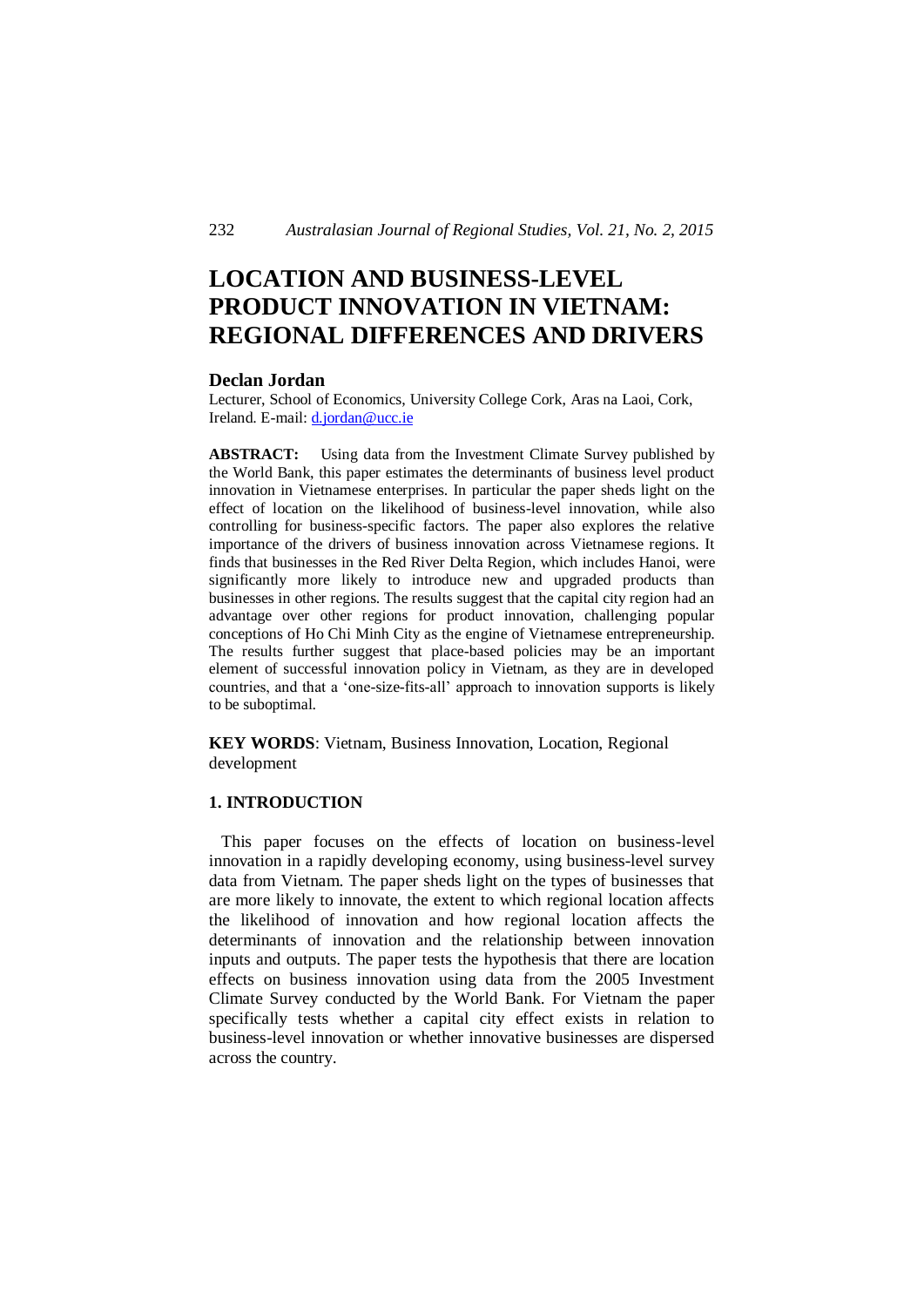#### *Location and Business-Level Product Innovation* 233 *in Vietnam: Regional Differences and Drivers*

 Vietnam has demonstrated remarkable rates of economic growth in the last two decades, following the *doi moi* policy of economic openness introduced in 1986. The remarkable growth in economic activity in Vietnam has led to improvements in standards of living and reductions in poverty. The WorldBank (2013) states

> "political and economic reforms (Doi Moi)… transformed Vietnam from one of the poorest countries in the world, with per capita income below \$100, to a lower middle income country within a quarter of a century with per capita income of \$1 130 by the end of 2010. The ratio of population in poverty has fallen from 58% in 1993 to 14.5% in 2008, and most indicators of welfare have improved."

 The Growth Commission identified 13 countries that have experienced periods of high, sustained growth post-WWII and noted that 'Vietnam may be on [its] way to joining this group' (2008:19). The Vietnamese economy is at a crucial stage of its development, having recently become a middle-income ranked country, and that policy-makers are currently debating what is required to enable the economy to remain on a favourable growth path (Bodewig and Badiani-Magnusson, 2014). The focus of that debate is the need to support businesses to become more competitive and productive. While the data used to explore the effects of location on business innovation was collected in 2005, and there have been significant changes in the Vietnamese economy and business sectors since the data was collected, it is nevertheless useful to test the effects of location on business innovation using evidence from a dynamic developing country, which Vietnam was at the time of the survey and still remains. Of course, economic research, by its nature, is backwardlooking and, in a rapidly growing and changing country such as Vietnam, this poses difficulties for policy implications.

 Rasiah (2011, p. 261), in discussing important policy implications from empirical studies on innovation and learning at business-level in industrialising East Asian economies, states that policy-makers must understand the conduct of innovators and non-innovators. This is consistent with the argument that as the Vietnamese economy develops and grows there must be a greater emphasis on productivity improvements rather than factor accumulation as the engine of further growth (Mishra, 2011).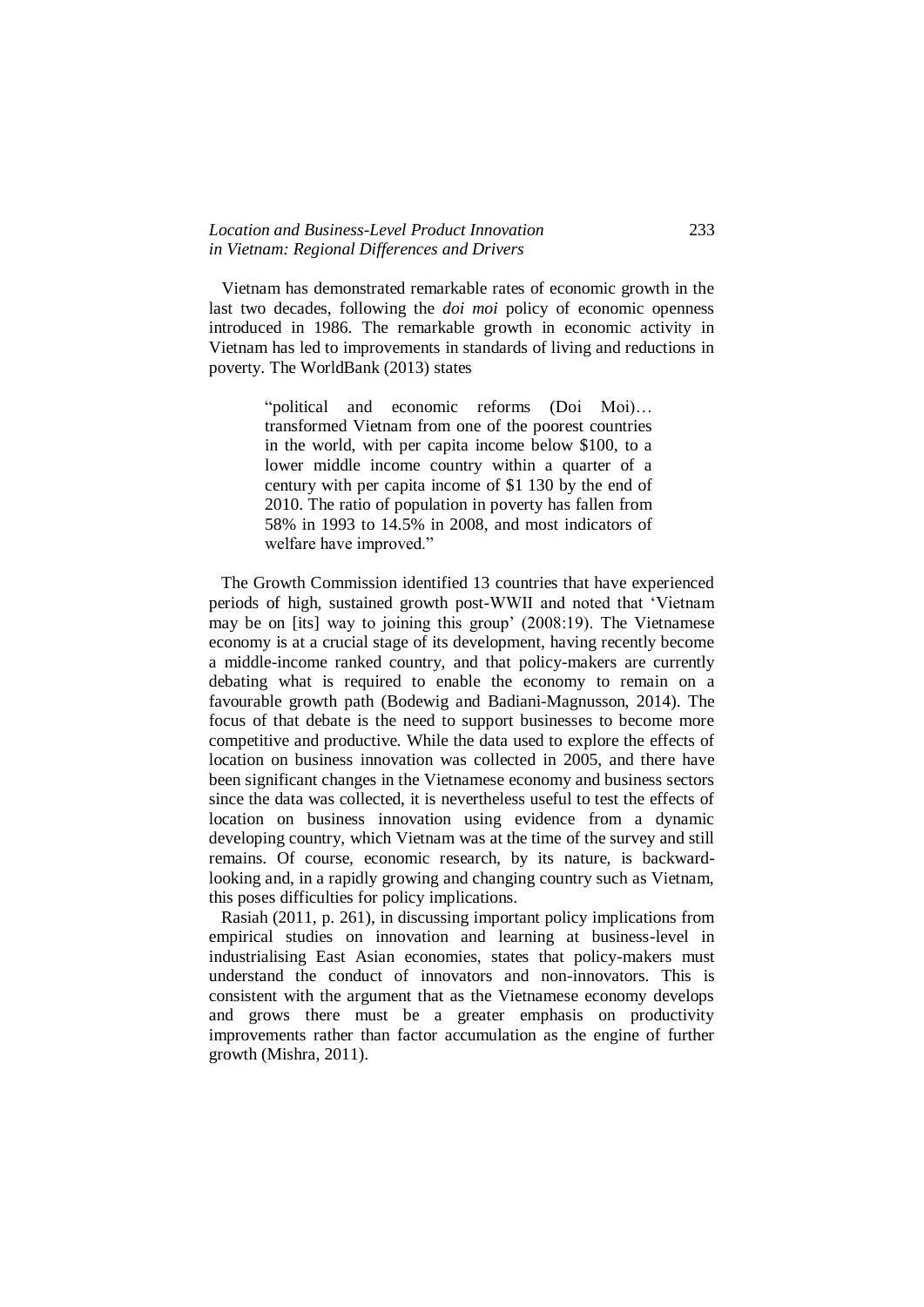This paper makes important contributions to understanding the extent to which the drivers of innovation in Vietnamese businesses may be affected by spatial considerations and the extent to which location affects innovation output. While the effects of urbanisation and localisation economies on business-level innovation have been widely researched for developed economies and regions, there is a lack of analysis of the relative importance of location for innovation in developing economies. There is no a priori reason to expect that the relationships and effects that apply in developed economies will also be observed in developing economies. Gellynck and Vermeire (2009, p. 732) warn against the extrapolation from one region to another and assert that socioeconomic context is important in understanding how regional factors support business networking and performance. Further, Hadjimichalis and Hudson (2006, p. 861) challenge the 'new orthodoxy' in business economics and economic geography surrounding the importance of regionally based networks for businesses. This paper hopes to contribute to this call by considering whether approaches for understanding the effect of location on business innovation are supported by research in a developing country.

 Also, Tarp *et al*. (2003, p. 848) argue in the Vietnamese case that the design of appropriate policies requires adequate data and information on the structure of the economy. This paper seeks to contribute to enterprise and innovation policy in Vietnam by shedding light on business' innovation activities. This is an important policy area as Vietnam looks to build and maintain its strong growth performance.

 The next section sets out the conceptual frameworks underpinning the work and address why location may be expected to affect business-level innovation. This is followed by a brief discussion of the Vietnamese context and why it is appropriate, given Vietnam's historical and regional development, to analyse the locational aspects of the drivers of innovation across regions. Then the data and methods used to estimate an innovation production function are presented followed by an interpretation of the results. The final section concludes.

#### **2. SPATIAL INFLUENCES ON INNOVATION**

 Malmberg and Maskell (2002) assert that the traditional sources of agglomeration are the existence of a localized skilled labour force, which reduces search costs for businesses in finding labour, and the availability of specialized intermediate inputs, which can be provided at a lower cost due to market size effects. While Krugman (1991, p. 53) argues that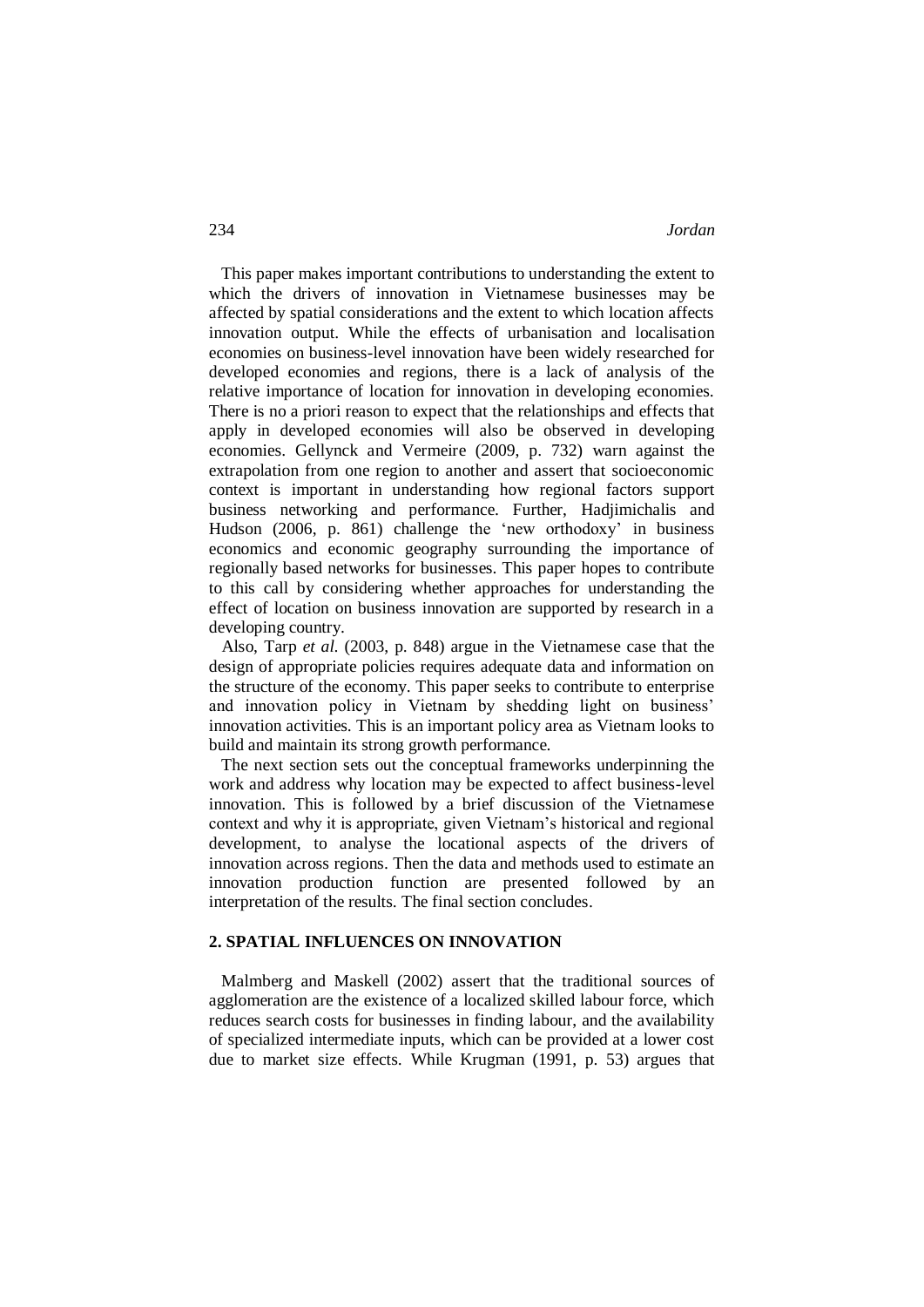#### *Location and Business-Level Product Innovation* 235 *in Vietnam: Regional Differences and Drivers*

economists should not attempt to measure knowledge spillovers as an agglomerating effect, since "knowledge flows are invisible, they leave no paper trail by which they may be measured and tracked", knowledge spillovers are a critical element in several approaches to explaining regional differences in innovation activity. The argument that knowledge spillovers are spatially bounded has been encapsulated by Glaeser *et al.* (1992, p. 1127) who, in analysing the role of regional specialisation for the growth of cities, argue that "intellectual breakthroughs must cross hallways and streets more easily than oceans and continents".

 Capello (2014) presents a comprehensive review of the role of proximity in spatial innovation processes and van Oort and Lambooy (2014) survey the literature on the importance of urbanisation and knowledge spillovers for innovation. There is a substantial body of empirical work that supports the hypothesis that geographic proximity enhances interaction and networking and is positively associated with greater levels of innovation (Mate-Sanchez-Val and Harris, 2014; Hewitt-Dundas, 2013; Doran *et al*., 2012b; Jordan and O'Leary, 2011; Narula and Santangelo, 2009). The idea that knowledge spillovers are spatially bounded emerged from models developed to explain aspects of the geographical concentration of economic activity. The first of these is the Growth Pole Model (Perroux, 1955; Perroux, 1988), a survey of which is presented in Parr (1999). The basis of this model is that large business or public location-specific investment can generate local growth. Local businesses, because of their proximity, increase sales to the new investor leading to growth in economic activity in the geographical area of the investment. While the benefits to the local economy are largely based on the market-based supply of goods and services, market-based or external knowledge spillovers from large public or private investment to smaller local businesses are also a significant benefit to the area in which the investment is located.

 The Product Cycle Model, based on the product life cycle theory of Vernon (1966), contends that businesses separate activities by location based on the stage of development of the product. Businesses tend to locate knowledge-sensitive activities, such as research and development and the production of technologically new products, in places where important knowledge can be accessed more easily. This tends to favour geographical concentration of activity for products and processes based on new, non-standardized knowledge. These are products and processes at the start of their life cycle. Over time, production techniques and products tend to become better understood and the knowledge required is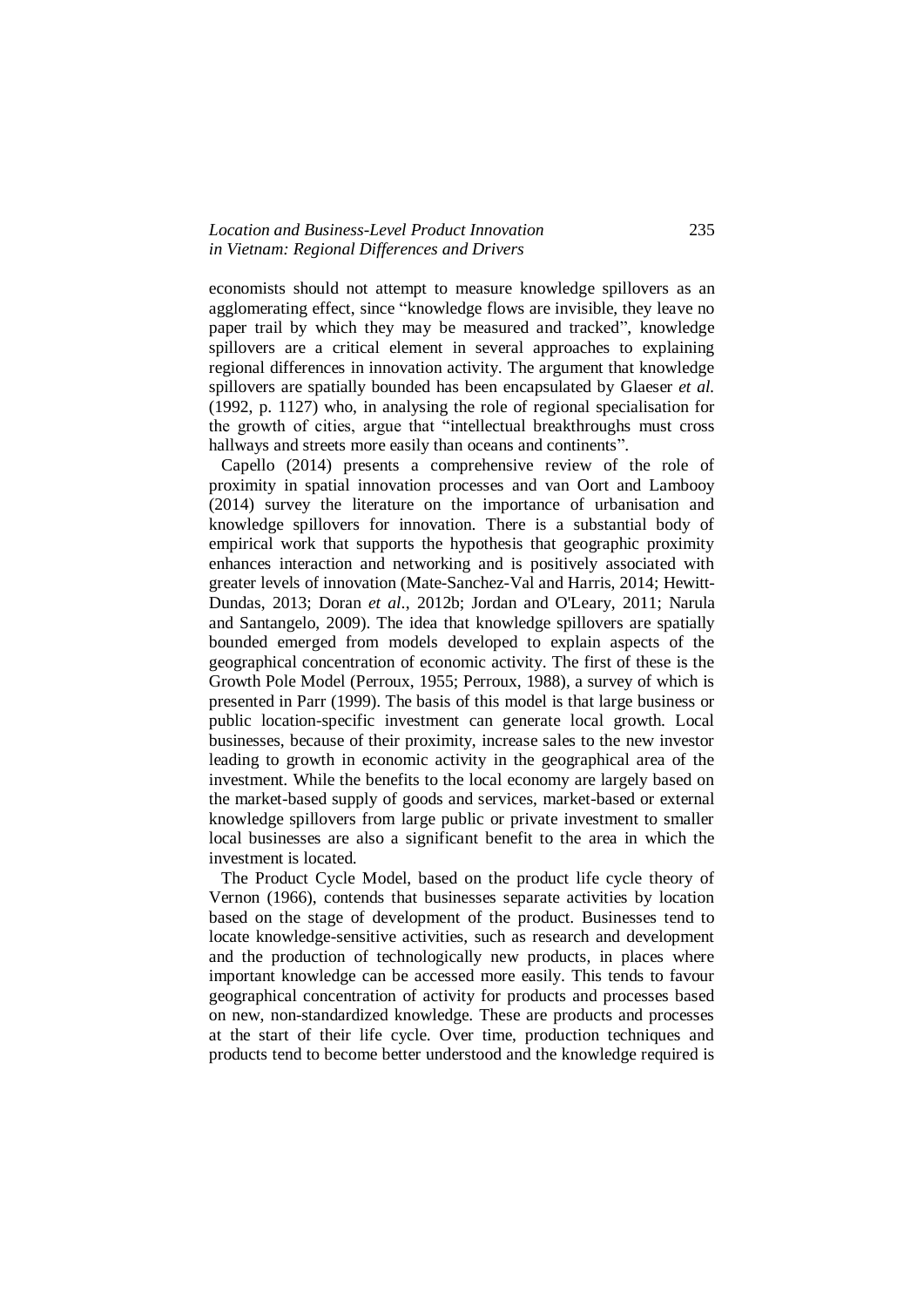increasingly standardized and more likely to be codified. In this situation the lower input costs in geographically peripheral areas outweigh the need for access to knowledge. McCann (2013) notes that this means that a qualitative distinction may exist between economic activity at the economic centre and periphery of geographical areas.

 The growth pole model and the product life cycle model stress the role played by large businesses in generating growth in regions. The location decisions made by individual large businesses create the conditions for growth in particular regions. Other approaches stress the importance of concentrations of smaller businesses that interact and co-operate for innovation within a localized area. Localisation and urbanisation economies suggest that businesses may benefit from localized knowledge spillovers by being located within a concentration of economic activity (McCann, 2013; Parr, 2002). Moulaert and Sekia (2003) survey what they describe as the range of 'Territorial Innovation Models' which include industrial districts, innovative milieu, localized production systems, new industrial spaces, innovation clusters, regional innovation systems and learning regions. These models are based on interaction in the creation of a favourable innovation environment and stress the importance of proximity to facilitate interaction between businesses and institutions within the regions.

 These frameworks stress the importance of interaction between businesses and institutions within the region as a source of innovation. The institutional set-up, including innovation-supporting agencies and academic researchers, facilitates sharing of knowledge between businesses and institutions and/or accessing knowledge that is available externally within the region. They suggest a hypothesis that a business will interact more frequently with interaction agents more proximate to it and that a business that interacts for innovation over shorter distances and/or is located in an urban area will, ceteris paribus, have greater levels of innovation.

#### **3. VIETNAMESE CONTEXT**

 In 1986 the Vietnamese leadership adopted the programme of economic reform referred to as *doi moi*. This involved a move from central planning to a greater role for marketization and internationalisation in Vietnamese economic and business activity. Dutta (1995) presents a comprehensive description of the process of *doi moi* and the structural changes that resulted from the new direction. Ketels *et al*. (2010, p. 123) contend that Vietnam's dynamic economic growth since the mid-1980s has been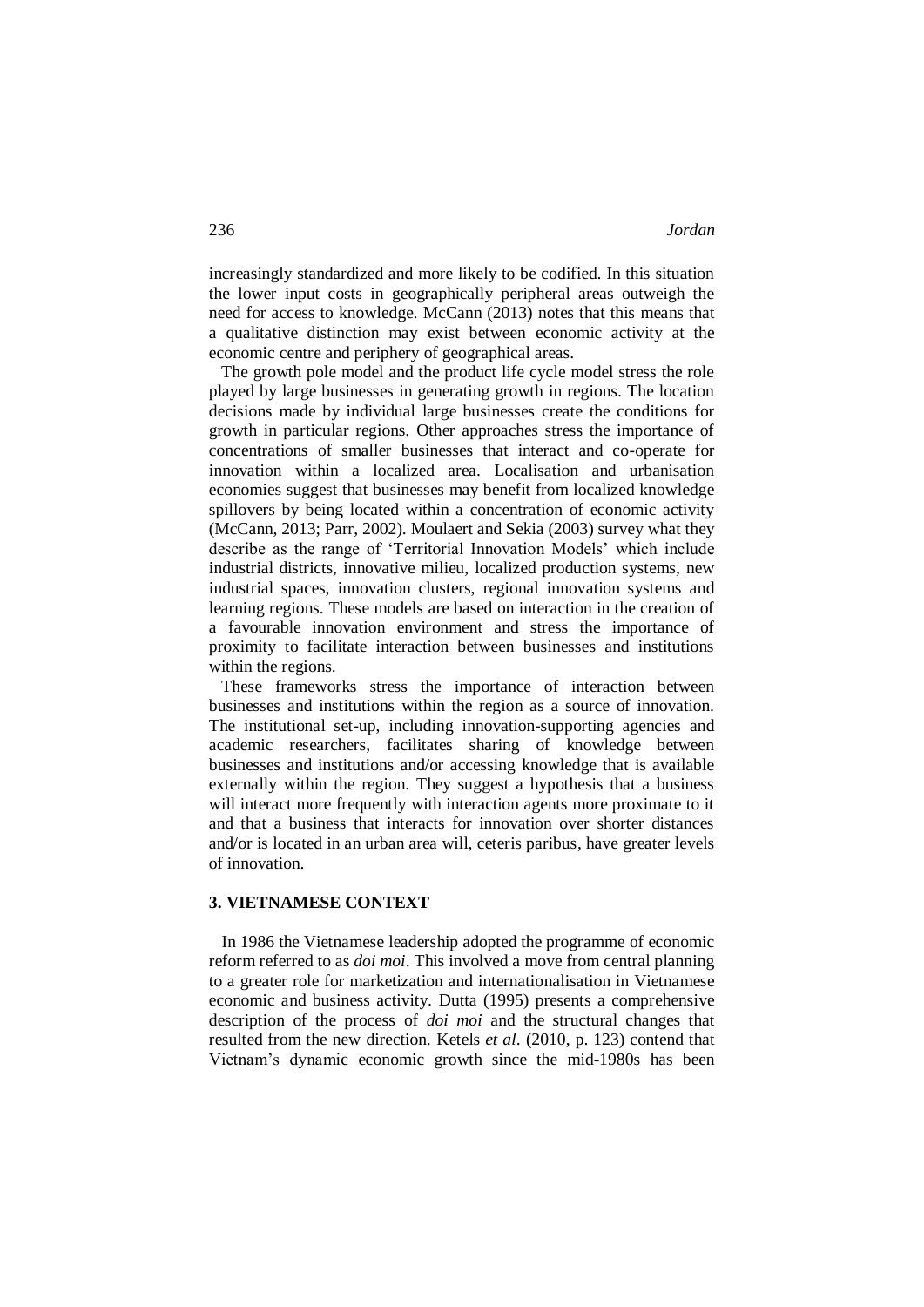#### *Location and Business-Level Product Innovation* 237 *in Vietnam: Regional Differences and Drivers*

driven by a switch towards a market economy, greater openness to the global economy and sectoral structural shifts away from agriculture towards more productive sectors in manufacturing and services. They argue however that Vietnam's competitiveness is based on low cost labour and that this is ultimately limited in its potential to drive further growth.

 Since Schumpeter (1942) identified the process of what he termed 'creative destruction' as the essential fact about capitalism, innovation has increasingly been seen as the driver of economic growth and development. Schumpeter (1942, p. 83) states that the "fundamental impulse that sets and keeps the capitalist engine in motion comes from new consumers' goods, the new methods of production or transportation, the new markets, the new forms of industrial organisation that capitalist enterprise creates". Later, Baumol (2002) identified innovation as the engine of growth in market economies.

 Models of economic growth, both neo-classical and endogenous theories, imply a critical role for technological change in driving economic growth. Sena (2004, p. 312) notes that economists generally agree that total factor productivity growth is the main determinant of long-run economic growth, and that total factor productivity growth is closely linked to innovation in the economy. Therefore, in the context of an economy, such as Vietnam's, that has grown at a remarkable rate based primarily on low-cost labour and structural change, it is important to understand the dynamics of business-level innovation so that future growth based on productivity improvements can be supported.

 A further important consideration is the spatial distribution of innovative activity in Vietnam. The strong economic growth performance of the Vietnamese economy has not been evenly distributed in space. The impressive rates of economic growth in Vietnam since the mid-1980s have occurred at the same time as greater levels of regional income inequality (Taylor, 2004; Ramachandran and Scott, 2009, p. 695). Scott and Chuyen (2004) present a comprehensive explanation of the social, political, cultural and economic factors underpinning imbalances in regional development in Vietnam. Cung *et al*. (2004) say that lagging northern regions are largely due to history, but this is less significant over time and persistent divergence is due to policy and cluster effects. Hayton (2010, p. 209) argues that in the opening economy seen since *doi moi*  new foreign investors in Vietnam "found the south more conducive to business: less rule-bound, less ideological".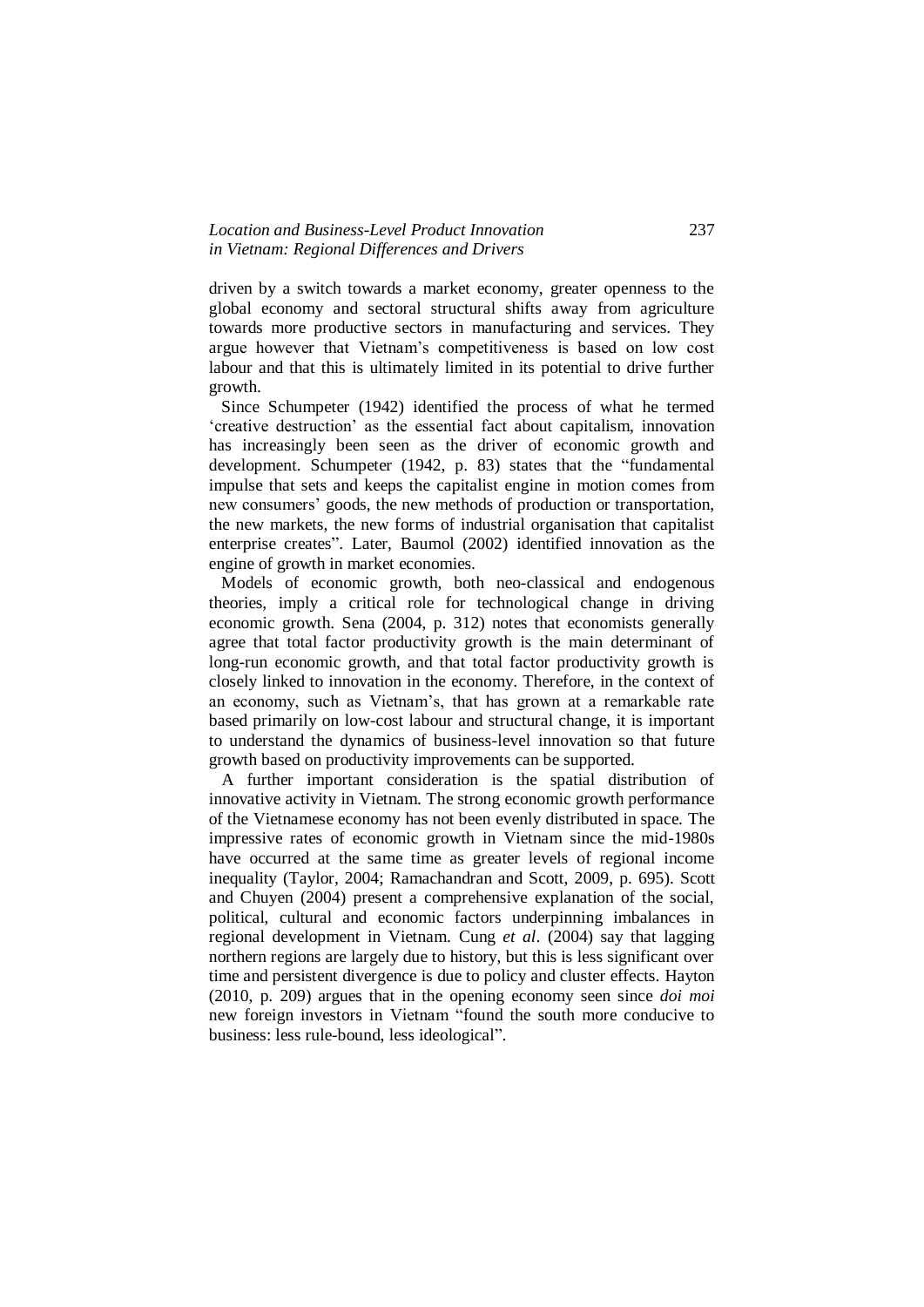Vietnam's uneven spatial development has deep historical and sociopolitical roots. Ashwill and Thai (2005, p. 71) assert that Vietnam is 'actually three countries' derived from different histories and conditions. These three regions – *Tonkin* in the North, *Annam* in the centre, and *Cochin-China* in the south – do not correspond to the regions in this paper, but the different historical development and cultures within these 'regions' prompt questions on the effects of location on business performance. The country is also very decentralized from a governance perspective. There have been efforts to develop clusters of industries within specific regions in Vietnam. However, any policy intended to support the development of Vietnamese businesses has to be informed by evidence of the determinants of business innovation across the different regions. The results of this paper must be treated with some caution from a policy perspective due to the use of data from 2005. However, the paper tests the hypothesis, in a Vietnamese context, that location matters for innovation, and if this is indeed the case it suggests that policy-makers cannot ignore spatial effects and may require greater consideration of place-based policies.

### **4. DATA AND METHOD**

 This paper uses data from the Investment Climate Survey 2005, a firm level survey of Vietnam undertaken by Concetti and the World Bank. This is the most recent publicly available business survey that includes information on business-level innovation and, crucially for this study, business location. The general purpose of the survey was to understand the investment climate in Vietnam and how it affected business performance. The survey contained questions on the origin and ownership status of a business, and questions related to finance (to examine financial constraints on production and expansion), technology (to assess the ease of access to new technologies), relations with other firms (to gauge the importance of associations and networks), government regulation, contract enforcement, labour relations, and international trade. Respondents were asked to indicate whether their business successfully developed a major new product line and whether the business upgraded an existing product line, providing measures of product innovation in these businesses.

 The survey was administered in a stratified manner based on strata on firm size, business sector and geographic region. Firm size levels were 5- 19 employees (small), 20-99 employees (medium), and more than 100 employees (large-sized firms). It is notable that in most developing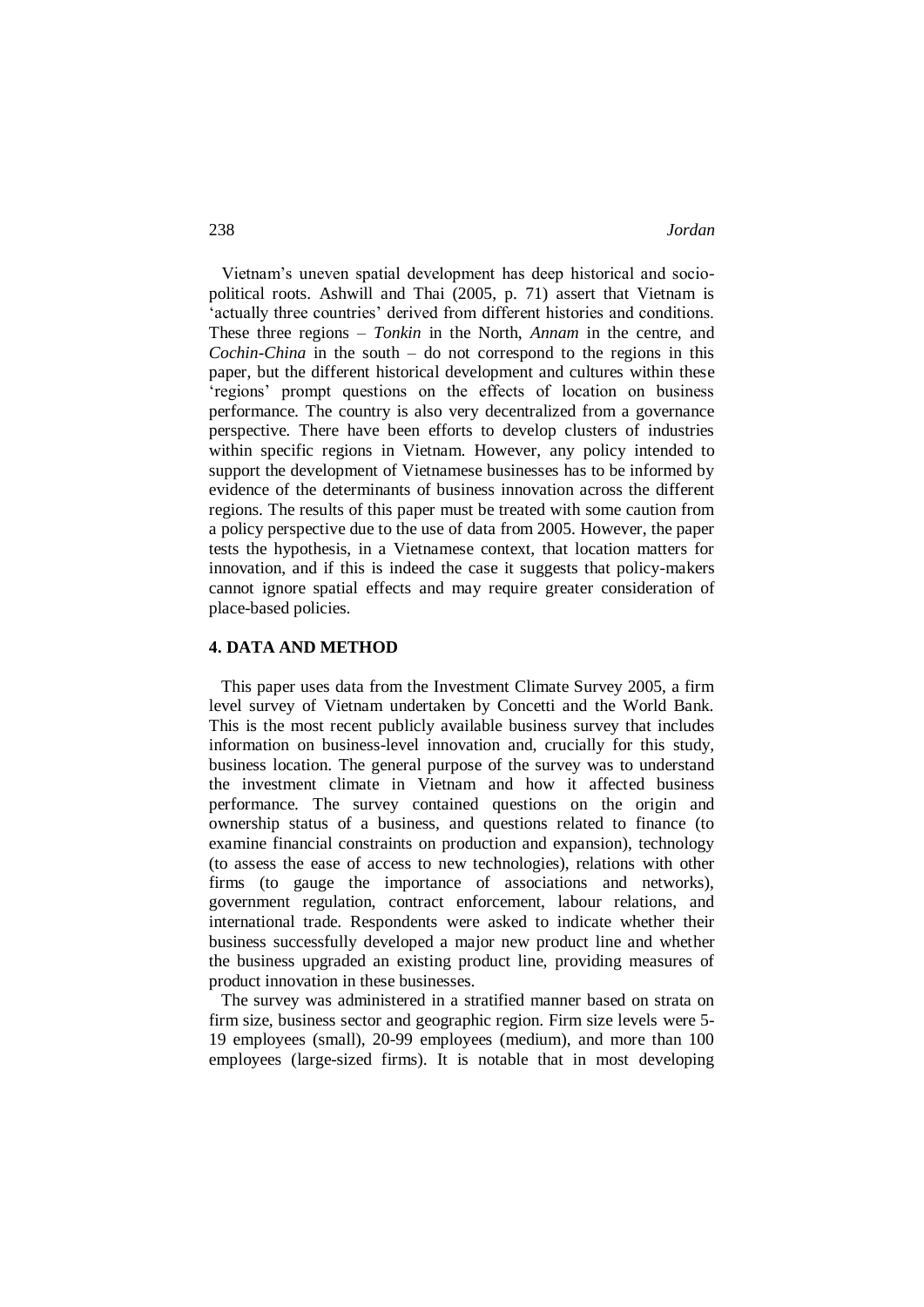#### *Location and Business-Level Product Innovation* 239 *in Vietnam: Regional Differences and Drivers*

economies, including Vietnam, the majority of firms are small and medium-sized though the World Bank enterprise surveys oversample large firms since larger firms tend to be engines of job creation. Manufacturing sub-sectors were selected as additional strata on the basis of employment, value-added and total number of establishments. Geographic regions were selected based on which cities/regions collectively contain the majority of economic activity.



Figure 1: Vietnamese Regions. Source: Author's own based on map from Wikimedia.

 Figure 1 shows the regions of Vietnam. Data is available for five of the eight regions. These include *Red River Delta, North Central Coast, South Central Coast, Southeast* and *Mekong River Delta*. The Vietnamese capital city, Hanoi, is located in the *Red River Delta* region and Ho Chi Minh City is located in the *Southeast* region. Table 1 presents the number and percentage of businesses located in each region. It can be seen that the largest proportion of businesses in the sample were located in the *Red River Delta* and *Southeast* regions, accounting for approximately a third of businesses each.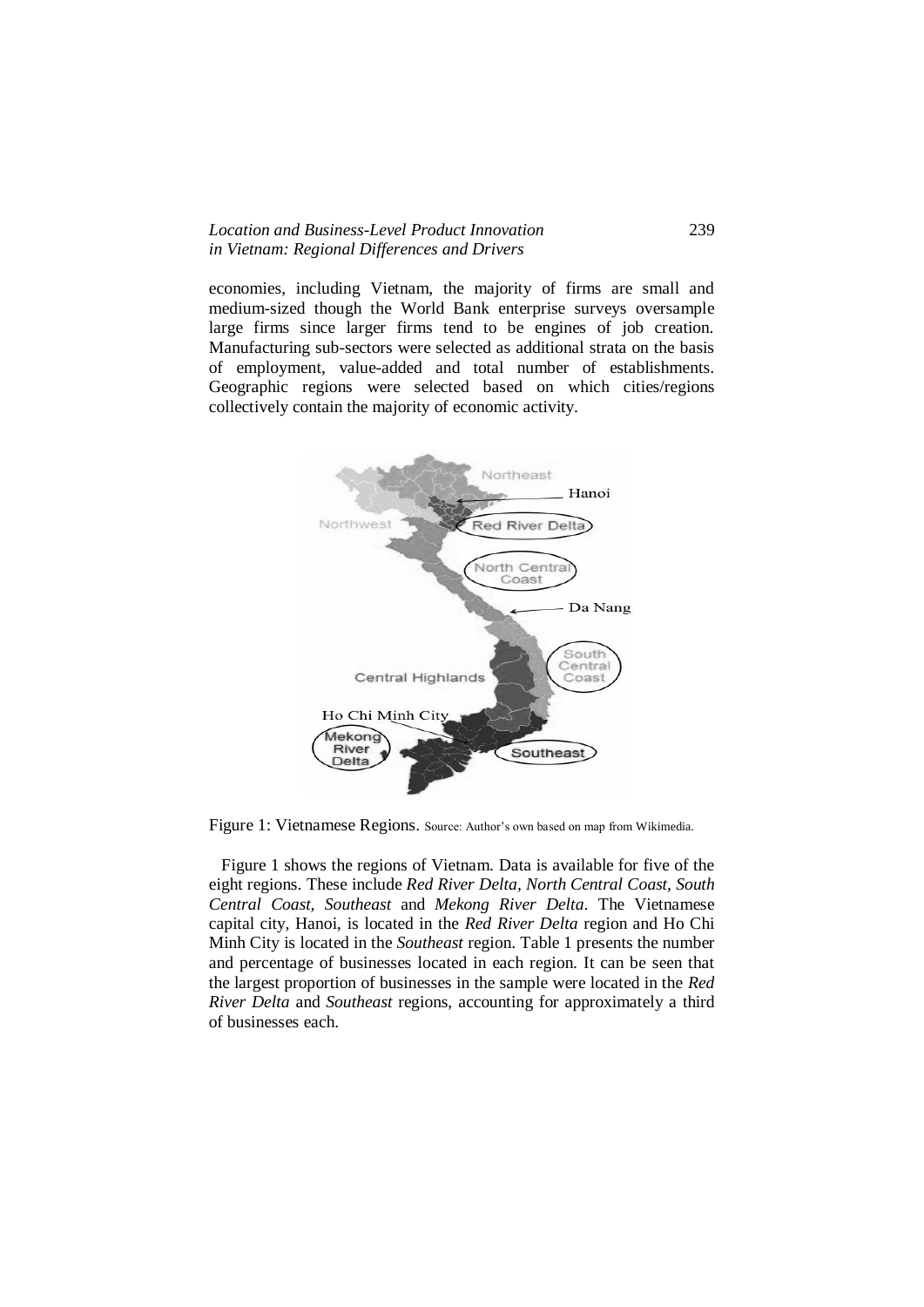| Region                      | Number of<br><b>Businesses</b><br>$( \% )$ | New Product<br><i>Innovators</i> $(\%)$ | Upgraded<br>Product<br><i>Innovators</i> $(\%)$ |
|-----------------------------|--------------------------------------------|-----------------------------------------|-------------------------------------------------|
| <b>Red River Delta</b>      | 344 (30%)                                  | 191 (56%)                               | 263 (77%)                                       |
| Southern Central<br>Coastal | 152 (13%)                                  | 59 (39%)                                | 107 (70%)                                       |
| South East                  | 392 (34%)                                  | 174 (44%)                               | 238 (61%)                                       |
| Mekong River<br>Delta       | 115 (10%)                                  | 33 (29%)                                | 56 (49%)                                        |
| Northern Central            | 147 (13%)                                  | 47 (32%)                                | 93 (63%)                                        |
| Total                       | 1 1 5 0<br>$(100\%)$                       | 504 (44%)                               | 757 (63%)                                       |

**Table 1.** Number and Percentage of Businesses and Product Innovators per Region.

Source: Author's calculations based on 2005 World Bank Enterprise Survey.

 Table 2 presents a summary of descriptive statistics for a sample of variables in the dataset. The mean size of businesses in the sample was 342 employees and they were in operation for 12 years on average. The majority of the businesses in the sample were non-exporters. In relation to the human capital available to the businesses, 70 per cent of employees had at least high school education while half that number studied beyond high school.

**Table 2.** Descriptive Statistics.

| Variable (unit of measurement)             | Mean    | <i>Standard</i> |
|--------------------------------------------|---------|-----------------|
|                                            |         | Deviation       |
| <b>Employment (Number of Employees)</b>    | 342     | 822             |
| Age (years)                                | 12      | 12.85           |
| R&D Expenditure in VNDm (EUR '000          | 94(3.3) | 1165(45.1)      |
| equivalent)                                |         |                 |
| Exporting firms $(\%)$                     | 41      |                 |
| Employees with at least high education (%) | 70      |                 |
| Employees with education beyond high       | 35      |                 |
| school $(\%)$                              |         |                 |

Source: Author's calculations based on 2005 World Bank Enterprise Survey.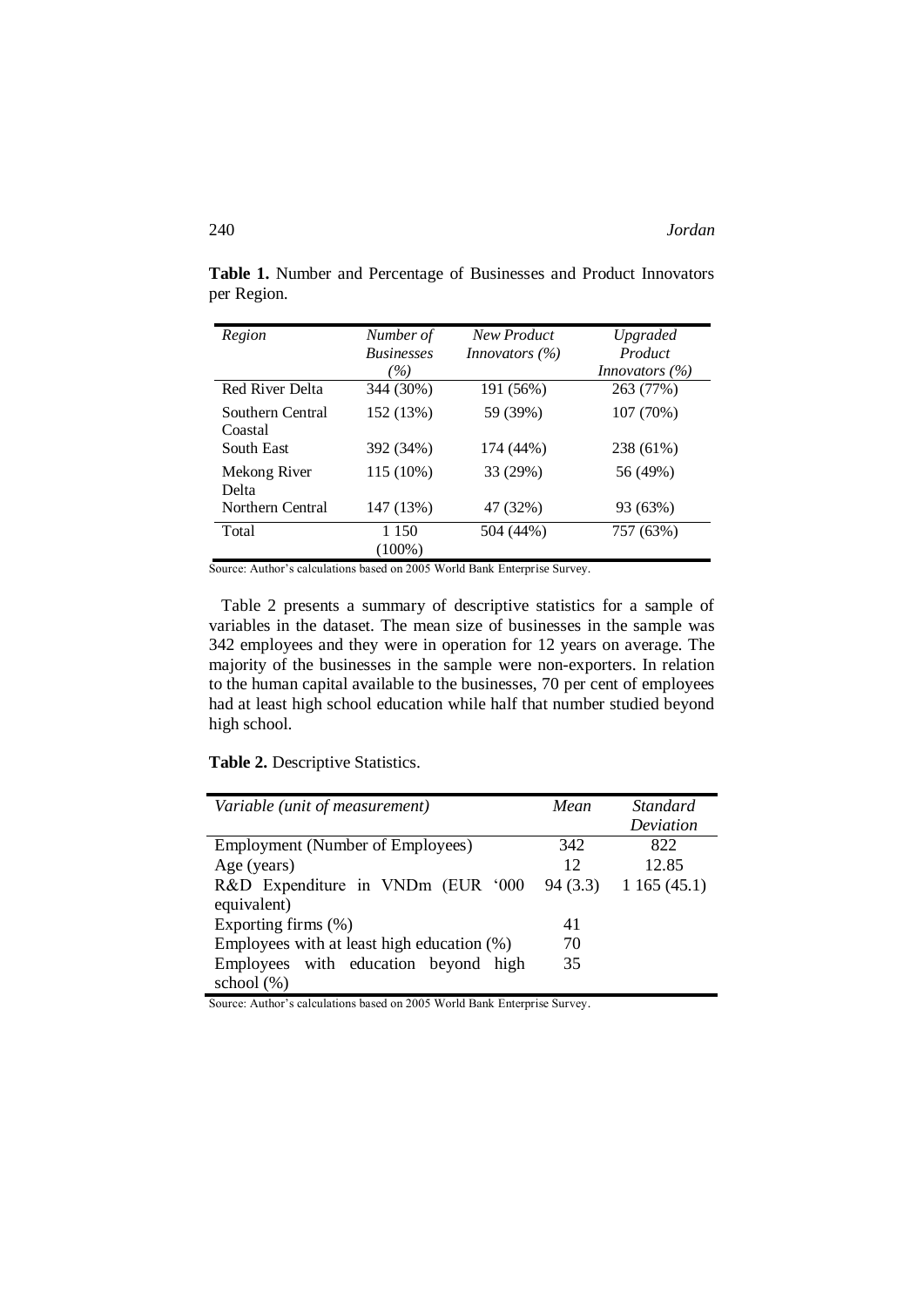#### *Location and Business-Level Product Innovation* 241 *in Vietnam: Regional Differences and Drivers*

 This paper focuses on the knowledge transformation stage of the innovation value chain (Roper, Du, and Love, 2008) where internal and external knowledge is utilized to generate new products and processes. This paper uses an innovation production function to model enterprises' innovation decisions (Doran *et al*., 2012a; Doran *et al.*, 2012b; McGuirk and Jordan, 2012; Oerlemans *et al*., 2001; Roper, 2001; Roper et al., 2008) The innovation production function describes the process whereby internal and external knowledge sources, as well as enterprise specific factors, condition the probability of innovation. This paper uses probit estimations of the innovation production function taking the following form:

$$
IO_i = \beta_0 + \beta_1 R \& D_i + \beta_2 Z_i + \beta_3 L_i + \mu_i \tag{1}
$$

 In the equation, IOi are binary indicators of product innovation in business i. Two product innovation measures are used. For new product innovation,  $IO_i$  takes a value of 1 where a business has developed successfully a major new product line in the three years from 2003 to 2005. For upgraded product innovation,  $IO<sub>i</sub>$  takes a value of 1 where a business has upgraded an existing product line in the three years from 2003 to 2005.  $R&D_i$  is an indicator of research and development  $(R&D)$ activity in business i, measured by the log of R&D expenditure. Previous studies have shown that enterprise specific factors can also impact on the propensity of innovation within firms. Therefore,  $Z_i$ , a range of business specific factors, is included. This vector of variables controls for the size of the business, the age of the business, the sector in which it operates, whether the business is located within an industrial zone, whether the businesses is an exporter, whether the business has been privatized from previous state ownership and the level of educational attainment of the workforce. It also includes an indication of whether the business perceives strong pressure from domestic and foreign competitors. All of these factors have previously been shown to have potential influences on enterprises' innovation decisions (Freel, 2003; Love and Mansury, 2007; Oerlemans *et al.*, 1998; Pavitt, 1984). L<sub>i</sub> is an indicator of the region within which the business is located and is the particular focus of this paper.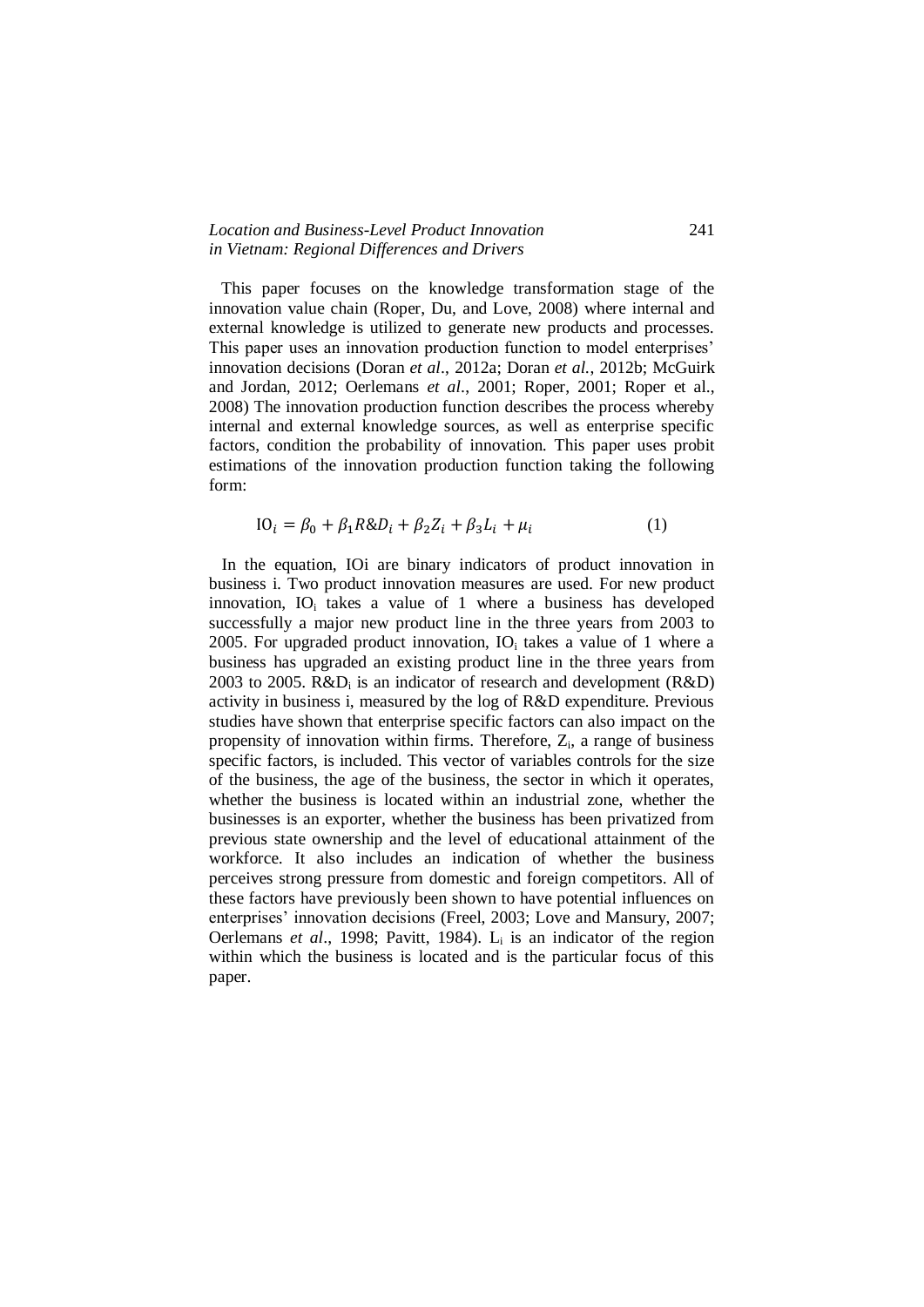To estimate the relative importance of the drivers of innovation across the regions, interaction variables are used. This suggests an innovation production function of the form:

$$
IO_i = \lambda_0 + \lambda_1 L_i R \& D_i + \lambda L_i Z_i + \mu_i
$$
\n<sup>(2)</sup>

#### **5. RESULTS**

 Table 3 presents the results of a probit estimation of likelihood of product innovation, for both new products and upgraded products. The likelihood of introducing new products is positively associated with the size and age of the firm. Previously state-owned firms that have been privatized are more likely to introduce new products than state-owned firms and firms with a higher proportion of the workforce with at least high-school education are also more innovative. Firms that identified themselves as facing competitive pressure from foreign firms were more likely to introduce new products and medium-high technology firms were more likely to introduce new products than firms in low technology sectors.

 In relation to upgraded products, larger businesses and those with more educated workforces were more likely to innovate. Privatized businesses were less likely than those that have not been privatized. This finding, in conjunction with the finding that privatized businesses introduced more new products, points to a difference in the way privatized and stateowned businesses product innovate. The state may be more inclined to retain those businesses that have greater monopoly power and these businesses may be larger on average. A lack of competitive pressure, coupled with a lack of incentive to enter new markets in state-owned businesses, is likely to favour incremental changes in existing products rather than more radical product innovation. In this context, it is also notable that, in a reversal of the situation in relation to new product innovation, businesses that indicated that they faced domestic competitive pressure are more likely to introduce upgraded products and there was no evidence of a difference in the likelihood of upgraded product innovation among those facing foreign competitive pressures. This may reflect the nature and sophistication of the domestic market where upgraded products are more targeted at domestic consumers than new products. It is more likely that state-owned businesses will face less competitive pressure, and may be more engaged in the domestic market than foreign markets.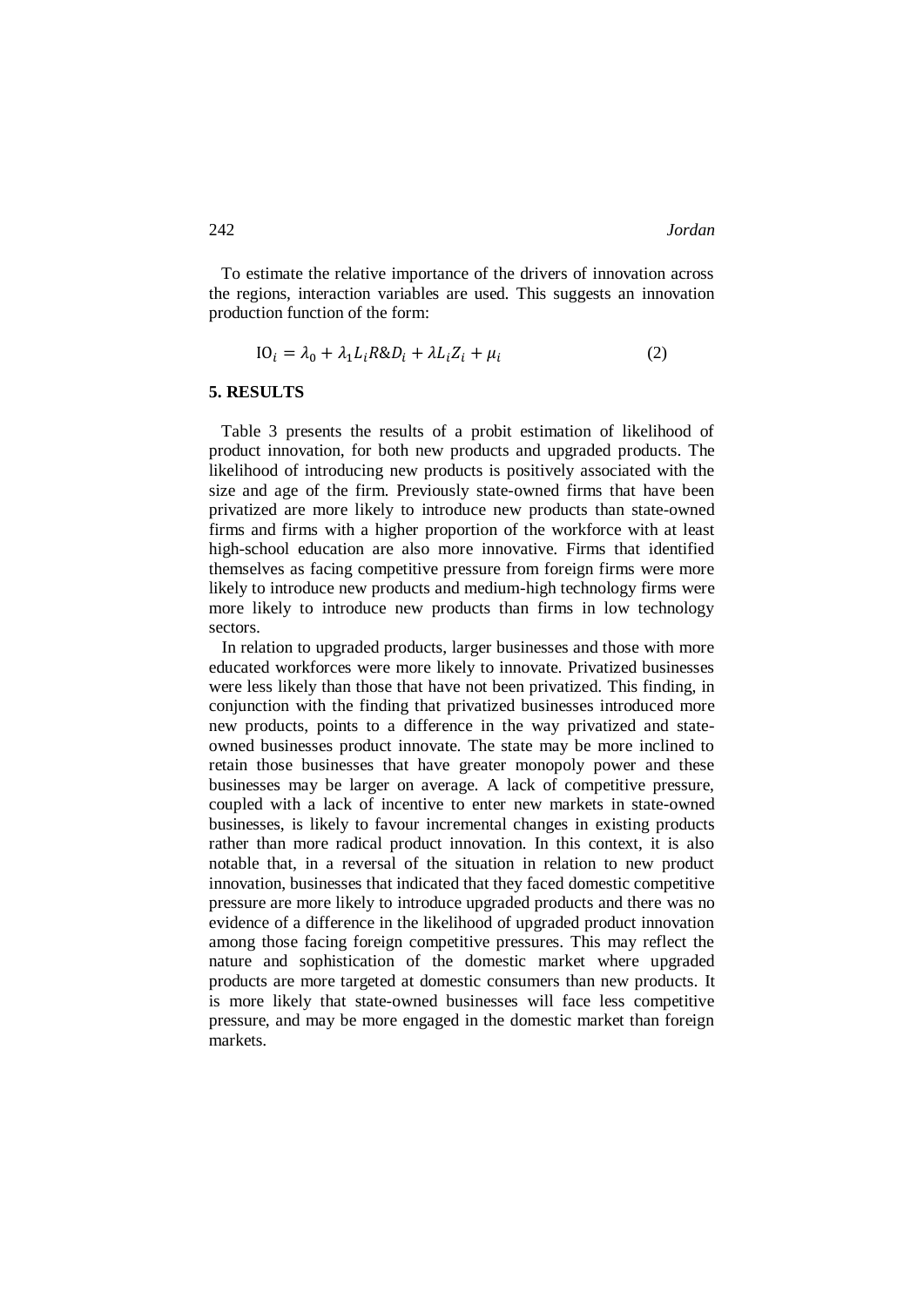### *Location and Business-Level Product Innovation* 243 *in Vietnam: Regional Differences and Drivers*

|                                      | <b>New Product</b>      | <b>Upgraded Product</b> |
|--------------------------------------|-------------------------|-------------------------|
|                                      | 0.0104                  | $-0.0122$               |
| Log of R&D Expenditure               | (0.0140)                | (0.0156)                |
|                                      | $0.0441***$             | $0.06344***$            |
| Log of Employment                    | (0.0131)                | (0.0129)                |
|                                      | $0.0037**$              | $-0.0011$               |
| Age of the Firm                      | (0.0018)                | (0.0019)                |
|                                      | 0.0199                  | $-0.0002$               |
| <b>Exporting Firm</b>                | (0.0377)                | (0.0365)                |
|                                      | 0.0024                  | $-0.0141$               |
| <b>Industrial Zone</b>               | (0.0525)                | (0.0504)                |
|                                      | $0.0756*$               | $-0.0830*$              |
| Privatized                           | (0.0525)                | (0.0480)                |
|                                      | $0.0019***$             | $0.0010*$               |
| <b>Education Workforce</b>           | (0.0006)                | (0.0006)                |
|                                      | $-0.0340$               | $0.0776**$              |
| <b>Domestic Pressure</b>             | (0.0364)                | (0.0358)                |
|                                      | $0.0882***$             | 0.0356                  |
| Foreign Pressure                     | (0.0355)                | (0.0354)                |
| Sector <sup>2</sup>                  |                         |                         |
|                                      |                         |                         |
| Medium-Low Tech Sector               | $-0.0356$               | 0.0576                  |
|                                      | (0.0415)<br>$0.1334***$ | (0.0396)<br>$0.1001**$  |
| Medium-High Tech Sector              |                         |                         |
|                                      | (0.0534)                | (0.0480)                |
| Other                                | 0.0913                  | $0.1802***$             |
|                                      | (0.0735)                | (0.0534)                |
| Region <sup>3</sup>                  |                         |                         |
| Southern Central Coastal             | $-0.1478***$            | $-0.0430$               |
|                                      | (0.0512)                | (0.0534)                |
| South East                           | $-0.0924**$             | $-0.1424***$            |
|                                      | (0.0429)                | (0.0458)                |
| Mekong River Delta                   | $-0.2247***$            | $-0.0257***$            |
|                                      | (0.0510)                | (0.0643)                |
| Northern Central                     | $-0.1779***$            | $-0.1318**$             |
|                                      | (0.0556)                | (0.0672)                |
| $\mathfrak{D}$                       |                         |                         |
| Pseudo R                             | 0.0702                  | 0.0817                  |
| <i><b>Observations</b></i>           | 906                     | 905                     |
| $\overline{\phantom{a}}$<br>Wald Chi | 82.27                   | 87.96                   |
| $(P$ Value)                          | (0.0000)                | (0.0000)                |

**Table 3.** Probit Estimation of the Likelihood of Introducing New and Upgraded Products (Marginal Effects – Standard Errors in Parentheses).

Notes: 1. \*\*\* Significant at 99% \*\* Significant at 95% \* Significant at 90%2. The reference sector is Low-Tech 3. The reference region is Red River Delta. Source: the Author.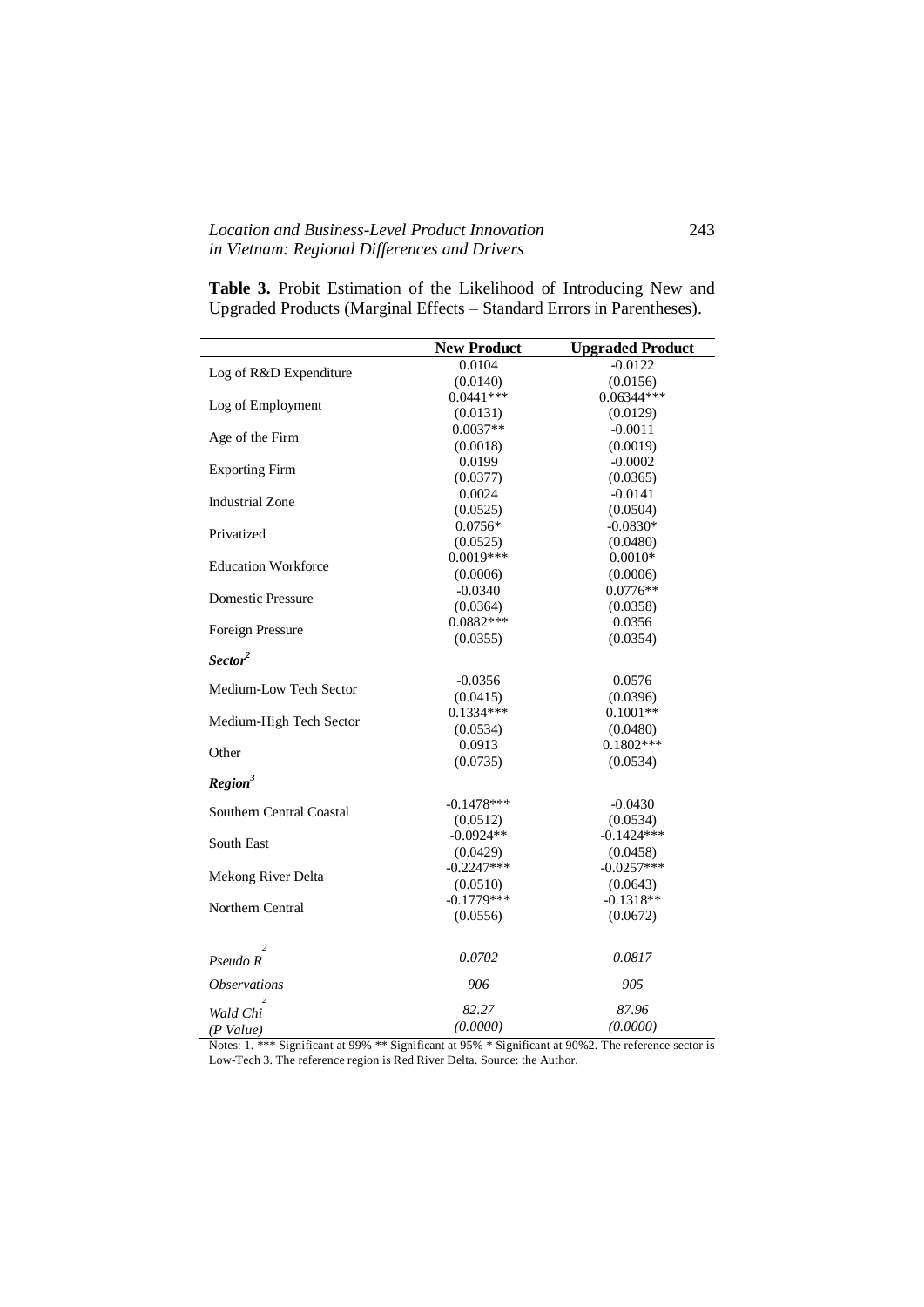Of particular interest in this paper, the regional variables indicated that firms in all regions were less likely to introduce new products than firms in the Red River Delta region, which includes Hanoi. This suggests that there is a positive capital city effect for business-level innovation in Vietnam. While the coefficient was lowest for the South-East region, which includes Ho Chi Minh City, it is notable that businesses in this region were less likely to introduce new products than business in the Red River Delta. For upgraded product innovation, there were again regional differences as businesses in all regions, with the exception of the Southern Central Coastal region, were less likely than businesses in the capital city region to introduce new products. This suggests that there was a strong capital city effect in relation to innovation at the time of the survey. Hanoi and its surrounding region outperformed all of the other regions in terms of the introduction of new and upgraded products. The popular notion that the south of Vietnam, and Ho Chi Minh City in particular, was (and continues to be) the entrepreneurial driver of the Vietnamese economy is challenged by these findings. It may be that Hanoi, as the centre of political power since reunification, attracted greater investment, including public investment in infrastructure, physical and human capital. It may be that Ho Chi Minh City and the southern regions will overcome the initial capital city advantage, though these results suggest that this advantage at least persisted until the mid-2000s.

 The analysis is developed further by considering whether there were differences in the relative importance of drivers of innovation across the Vietnamese regions. Table 4 reports the results of a probit estimation of the likelihood of introducing new and improved products using interaction variables as presented in equation (2) above.

 For new product innovation, businesses in the South East Region (including Ho Chi Minh City) that were larger and facing greater foreign competitive pressure were more likely to innovate than corresponding businesses in the capital city region. Privatized businesses in the South East Region were less likely than their counterparts in the capital region to innovate with new products. Exporters in the Mekong River Delta Region were less likely to introduce new products and North Central businesses facing foreign competitive pressure were more likely to introduce new products than corresponding capital city region businesses.

 For upgraded products, larger businesses across most regions were more likely to innovate than those in the capital. Privatized businesses in the capital were more likely to innovate than privatized businesses in each of the other regions. Both exporting businesses and those facing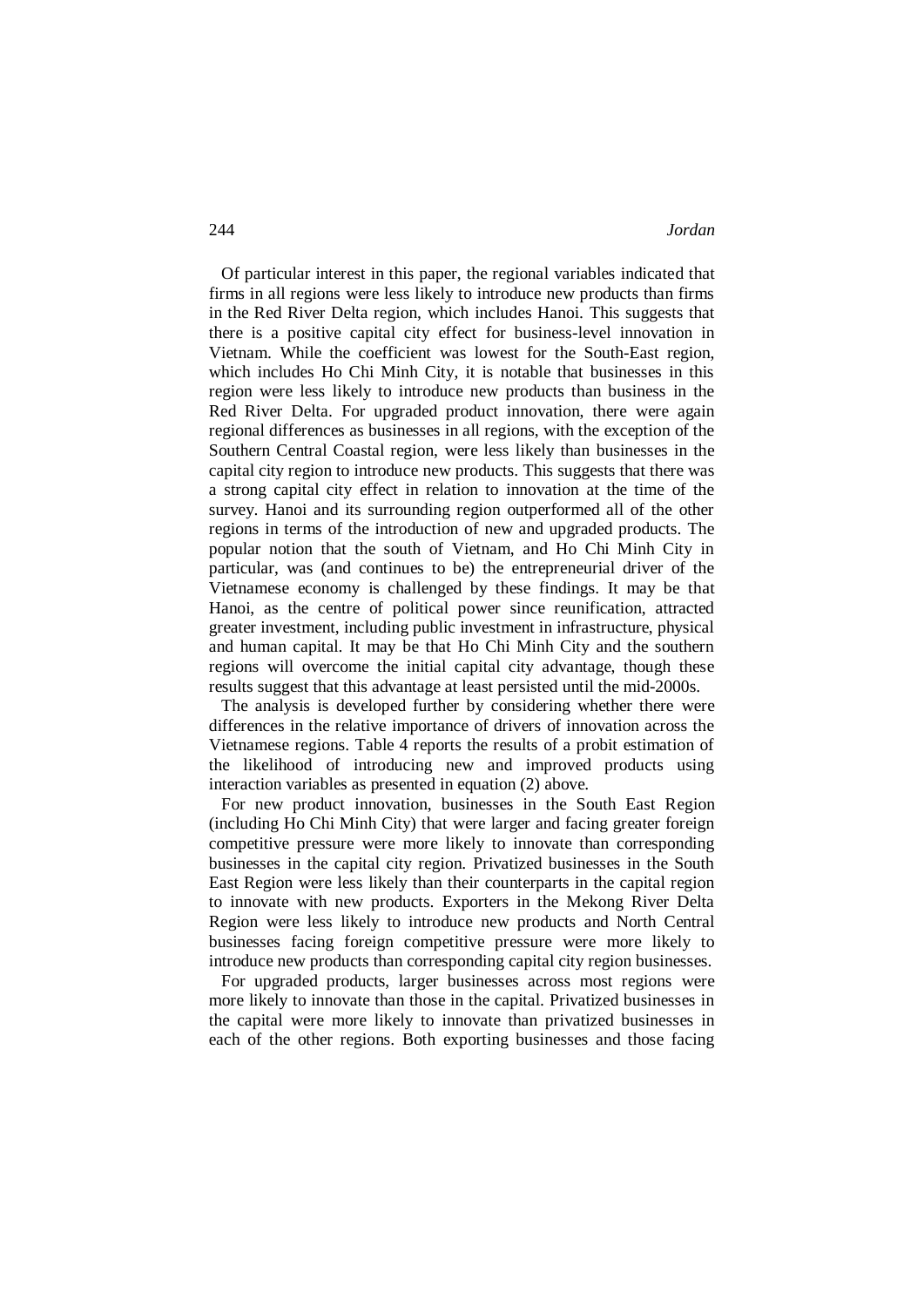### *Location and Business-Level Product Innovation* 245 *in Vietnam: Regional Differences and Drivers*

 $\overline{a}$ 

 $\ddot{\phantom{0}}$ 

domestic competitive pressure were more innovative in upgrade products than similar capital businesses.

 Perhaps the most notable feature of the estimations presented in Table 4 however, was the lack of statistical significance across the majority of variables. This suggests that, while there were differences across regions in the relative importance of the determinants of product innovation, there was no evidence of systematic differences across the regions in how businesses product innovate.

|  |  |  |  | Table 4. Probit Estimation of the Probability of Introducing New and   |  |
|--|--|--|--|------------------------------------------------------------------------|--|
|  |  |  |  | Upgraded Products (Marginal Effects – Standard Errors in Parentheses). |  |

|                           | <b>New Product</b>   | <b>Upgraded Product</b> |
|---------------------------|----------------------|-------------------------|
| R&D x SouthCCoast         | 0.058(0.047)         | 0.058(0.057)            |
| R&D x SouthE              | 0.038(0.032)         | $-0.023(0.026)$         |
| R&D x MKRD                |                      | $-0.008(0.044)$         |
| R&D x NorCen              | $-0.043(0.086)$      |                         |
| Size x SouthCCoast        | 0.018(0.03)          | 0.049(0.034)            |
| Size x SouthE             | $0.038(0.018)$ **    | $0.048(0.034)$ ***      |
| Size x MKRD               | 0.019(0.040)         | $0.090(0.019)$ **       |
| Size x NorCen             | $-0.019(0.04)$       | $0.080(0.046)*$         |
| Age x SouthCCoast         | $-0.008(0.008)$      | 0.003(0.008)            |
| Age x SouthE              | 0.002(0.002)         | $-0.001(0.003)$         |
| Age x MKRD                | 0.015(0.01)          | 0.008(0.009)            |
| Age x NorCen              | 0.005(0.005)         | $-0.002(0.005)$         |
| Exporter x<br>SouthCCoast | 0.16(0.13)           | 0.013(0.096)            |
| Exporter x SouthE         | $-0.035(0.061)$      | $-0.049(0.063)$         |
| Exporter x MKRD           | $-0.22$ $(0.109)$ ** | $-0.088(0.135)$         |
| Exporter x NorCen         | 0.07(0.11)           | $0.227(0.063)$ ***      |
| Ind Zone x<br>SouthCCoast | $-0.133(0.09)$       | $-0.133(0.090)$         |
| Ind Zone x SouthE         | $-0.067(0.062)$      | 0.003(0.064)            |
| Ind Zone x MKRD           | $-0.192(0.154)$      | $-0.164(0.159)$         |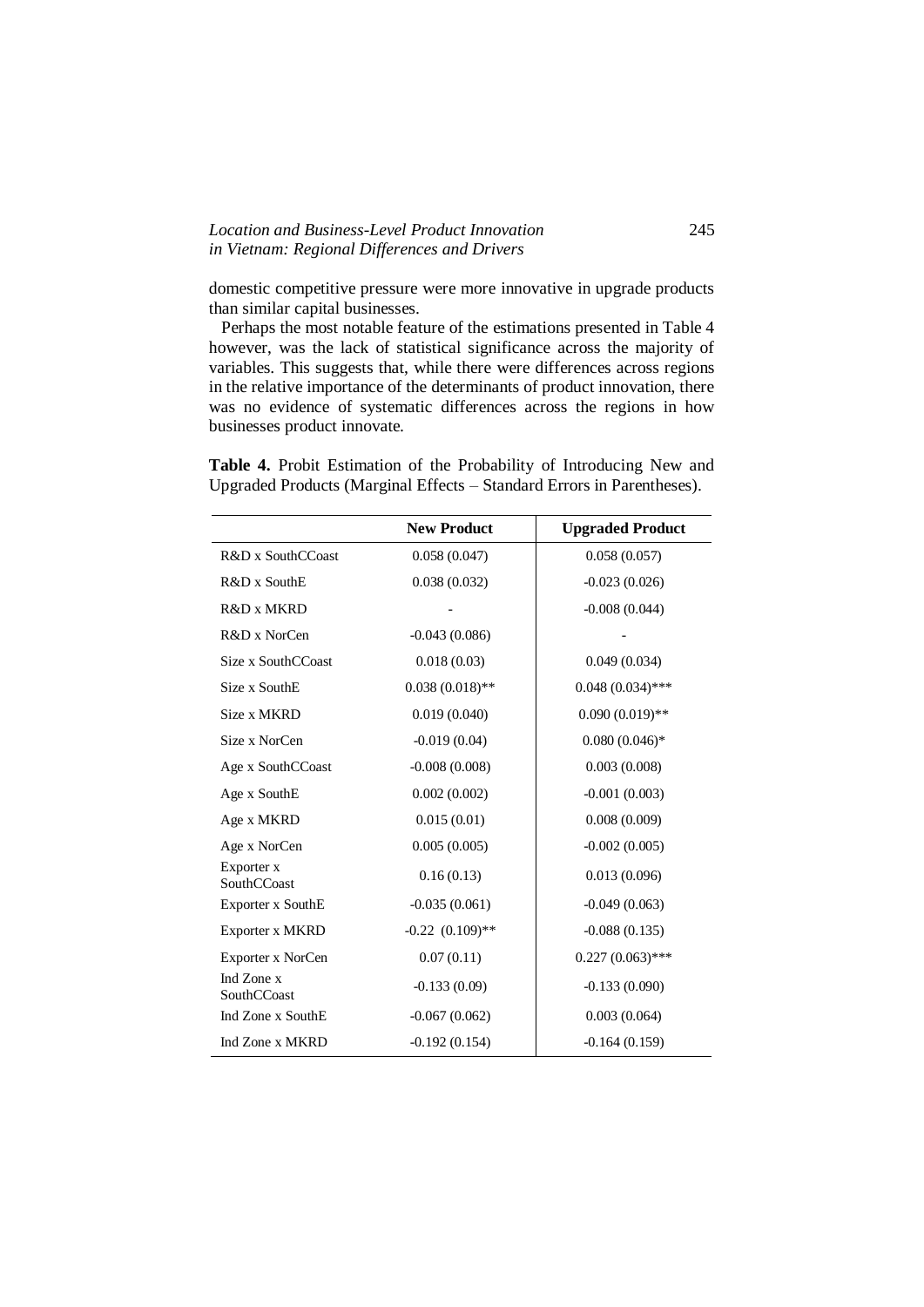246 *Jordan*

## **Table 4.** (Continued).

|                                | <b>New Product</b> | <b>Upgraded Product</b> |
|--------------------------------|--------------------|-------------------------|
| Ind Zone x NorCen              | $-0.14(0.157)$     | $-0.233(0.166)$         |
| Privatize x SouthCCoast        | $-0.12(0.0944)$    | $-0.144(0.086)*$        |
| Privatize x SouthE             | $-0.134(0.059)$ ** | $-0.246(0.0645)$ ***    |
| Privatize x MKRD               | $-0.184(0.129)$    | $-0.0399(0.146)$ ***    |
| Privatize x NorCen             | 0.043(0.118)       | $-0.026(0.124)$         |
| <b>Education x SouthCCoast</b> | 0.002(0.002)       | 0.001(0.002)            |
| <b>Education x SouthE</b>      | 0.001(0.001)       | 0.001(0.001)            |
| <b>Education x MKRD</b>        | 0.002(0.002)       | 0.001(0.002)            |
| <b>Education x NorCen</b>      | $-0.0003(0.002)$   | $-0.003(0.002)$         |
| Dom Pressure x SouthCCoast     | $-0.045(0.107)$    | 0.075(0.099)            |
| Dom Pressure x SouthE          | 0.006(0.06)        | 0.033(0.059)            |
| Dom Pressure x MKRD            | 0.153(0.129)       | 0.094(0.101)            |
| Dom Pressure x NorCen          | $-0.130(0.09)$     | $0.196(0.072)$ **       |
| For Pressure x SouthCCoast     | 0.276(0.11)        | 0.048(0.104)            |
| For Pressure x SouthE          | $0.06(0.064)$ **   | 0.051(0.06)             |
| For Pressure x MKRD            | 0.209(0.146)       | $0.271(0.071)$ ***      |
| For Pressure x NorCen          | $0.243(0.118)$ **  | 0.157(0.092)            |
| <b>Sector</b>                  |                    |                         |
| Medium-Low Tech Sector         | $-0.02(0.041)$     | $0.074(0.039)*$         |
| Medium-High Tech Sector        | $0.143(0.054)$ *** | $0.104(0.047)$ **       |
| Other                          | 0.119(0.076)       | $0.200(0.053)$ ***      |
| $\overline{c}$                 | 0.0800             | 0.1074                  |
| Pseudo R<br>Observations       | 902                | 903                     |
|                                | 85.93 (0.0000)     | 117.76 (0.0000)         |
| Wald Chi (P Value)             |                    |                         |

Note: \*\*\* Significant at 99% \*\* Significant at 95% \* Significant at 90%. Source: the Author.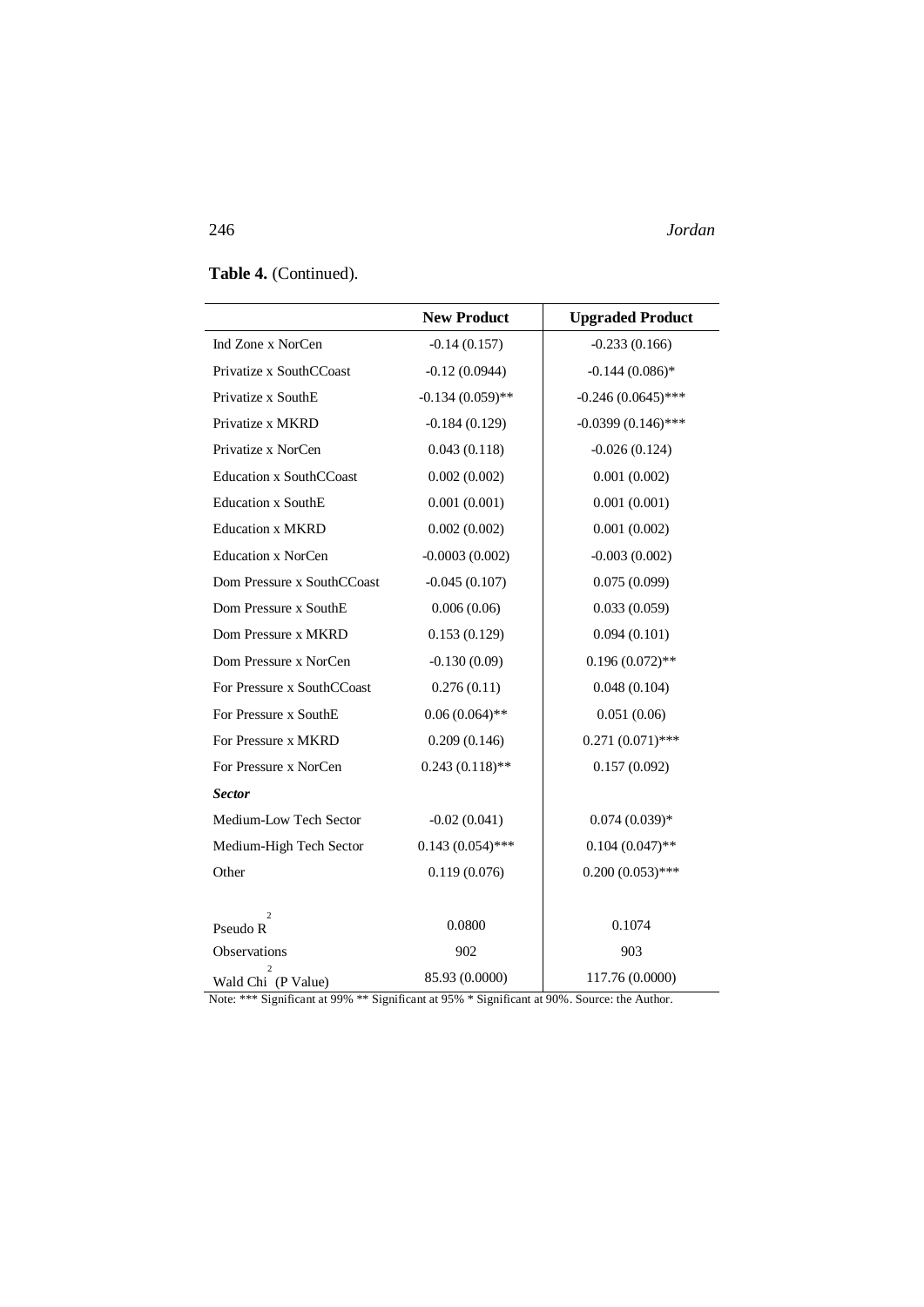#### **6. CONCLUSION**

 This paper explores the relative innovation performance of businesses across Vietnamese regions. Using data from the World Bank Enterprise Survey, it finds distinct differences in the likelihood of new and updated product innovation in Vietnamese regions. There is a significant capital city region effect. This is surprising given the perception that southern Vietnam has been considered more entrepreneurial and conducive to business. Businesses in the Red River Delta Region, which includes the capital, Hanoi, are more likely than businesses in every other region to introduce new products and upgraded products.

 The paper also examines whether there are differences across regions in the relative importance of the drivers of business-level innovation. There is evidence of differences in the effects of some factors in the likelihood of innovation, such as larger businesses and those with self-reported foreign competitive pressure in the South east Region, there is little evidence of systematic differences in the drivers of innovation across the businesses in the sample.

 The results have implications for policymakers interested in supporting business innovation in Vietnam. While the age of the survey data used in this analysis means that policy implications must be treated with caution, the results highlight that location matters for business innovation and that there are other important factors impacting on Vietnamese businesses' innovation activities. It is hardly surprising that businesses that are exposed to foreign competitive pressures and that have more educated workforces are more likely to innovate in new products. Investment in training support and human capital development will enhance innovative capacity and, while businesses should be encouraged to compete internationally, they should be supported in this to facilitate product innovation.

 Perhaps most importantly is that policymakers must recognize that location is an important factor for business innovation and to improve prospects for more even regional development. The results suggest that the capital city region, at the very least, led the other regions in product innovation (further research using more contemporary data can examine whether this advantage persists). The results suggest that place-based policies may be an important element of successful innovation policy in Vietnam, as they are in developed countries, and that a 'one-size-fits-all' approach to innovation supports is likely to be suboptimal. The findings in this paper also suggest a clear research agenda in exploring spatial and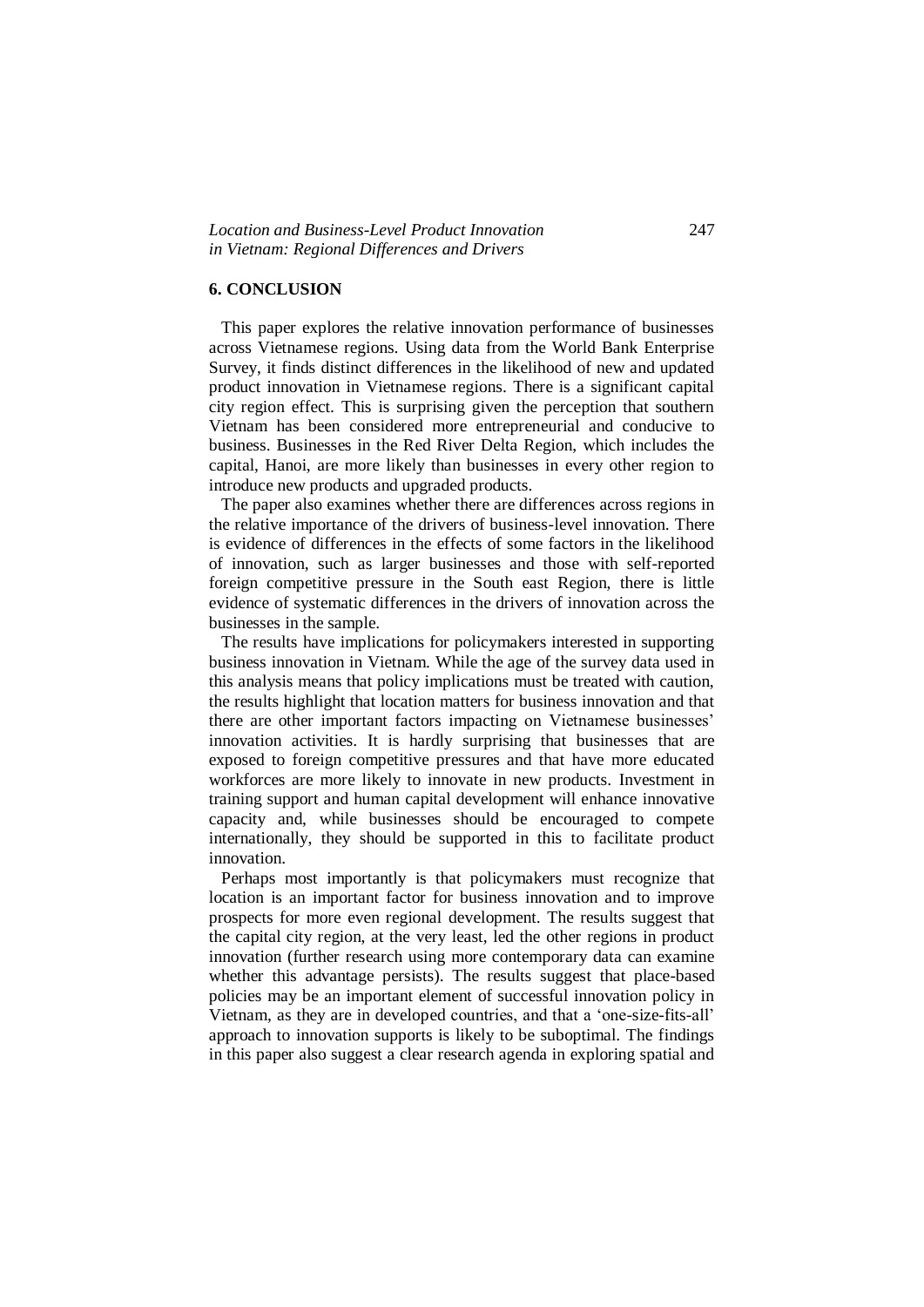248 *Jordan*

agglomeration effects on business innovation in developing countries as more contemporary and, potentially, longitudinal data becomes available.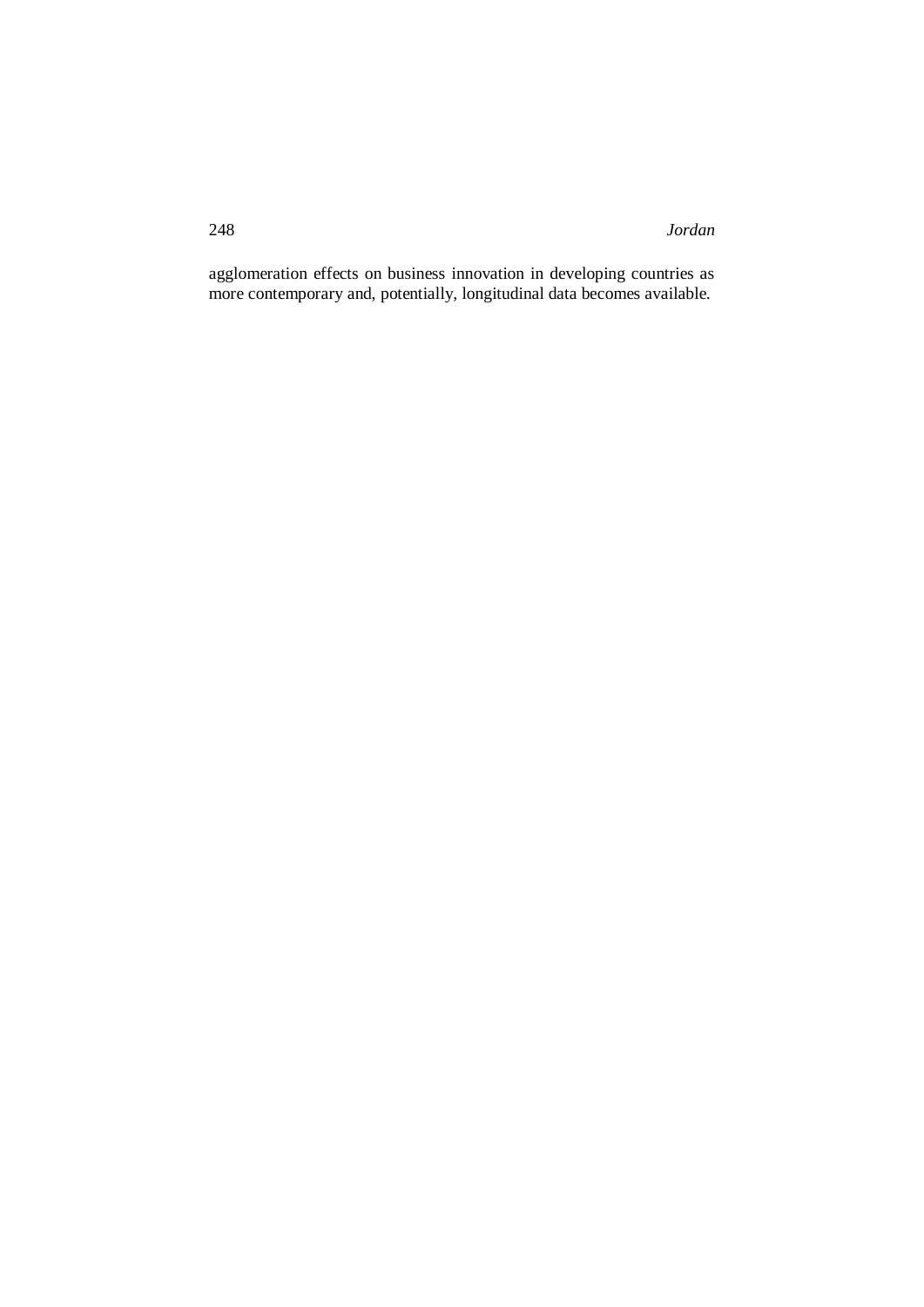*Location and Business-Level Product Innovation* 249 *in Vietnam: Regional Differences and Drivers*

#### **REFERENCES**

- Ashwill, M.A. and Thai, N.D. (2005). *Vietnam Today: A Guide to a Nation at a Crossroads*. Intercultural Press.
- Baumol, W.J. (2002). *The Free-Market Innovation Machine: Analyzing the Growth Miracle of Capitalism*. Princeton university press.
- Bodewig, C. and Badiani-Magnusson, R. (2014). *Skilling up Vietnam: Preparing the Workforce for a Modern Market Economy*. World Bank Publications.
- Capello, R. (2014). 4 Proximity and Regional Innovation Processes: is There Space for New Reflections? *Regional Development and Proximity Relations*, 163.
- Cung, N.D., Tuan, P.A., Van, B. and Dapice, D. (2004). History or Policy: Why Don't Northern Provinces Grow Faster? *United Nations Development Programme*.
- Doran, J., Jordan, D. and O'Leary, E. (2012a). The Effects of National and International Interaction on Innovation: Evidence from the Irish CIS: 2004–06. *Industry and Innovation*, 19(5), pp. 371-390.
- Doran, J., Jordan, D. and O'Leary, E. (2012b). The Effects of the Frequency of Spatially Proximate and Distant Interaction on Innovation by Irish SMEs. *Entrepreneurship & Regional Development*, 24(7-8), pp. 705-727.
- Dutta, M. (1995). Vietnam: Marketization and Internationalization of its Economy. *Journal of Asian Economics*, 6(3), pp. 311-326.
- Freel, M. (2003). Sectoral Patterns of Small Firm Innovation, Networking and Proximity. *Research Policy*, 32(5), pp. 751-770.
- Gellynck, X. and Vermeire, B. (2009). The Contribution of Regional Networks to Innovation and Challenges for Regional Policy. *International Journal of Urban and Regional Research*, 33(3), pp. 719-737.
- Glaeser, E.L., Kallal, H.D., Scheinkman, J.A. and Shleifer, A. (1992). Growth in Cities. *Journal of Political Economy*, 100(6), pp. 1126- 1152.
- Growth Commission (2008). The Growth Report: Washington, DC: World Bank.
- Hadjimichalis, C. and Hudson, R. (2006). Networks, Regional Development and Democratic Control. *International Journal of Urban and Regional Research*, 30(4), pp. 858-872.
- Hayton, B. (2010). *Vietnam: Rising Dragon*. Yale University Press.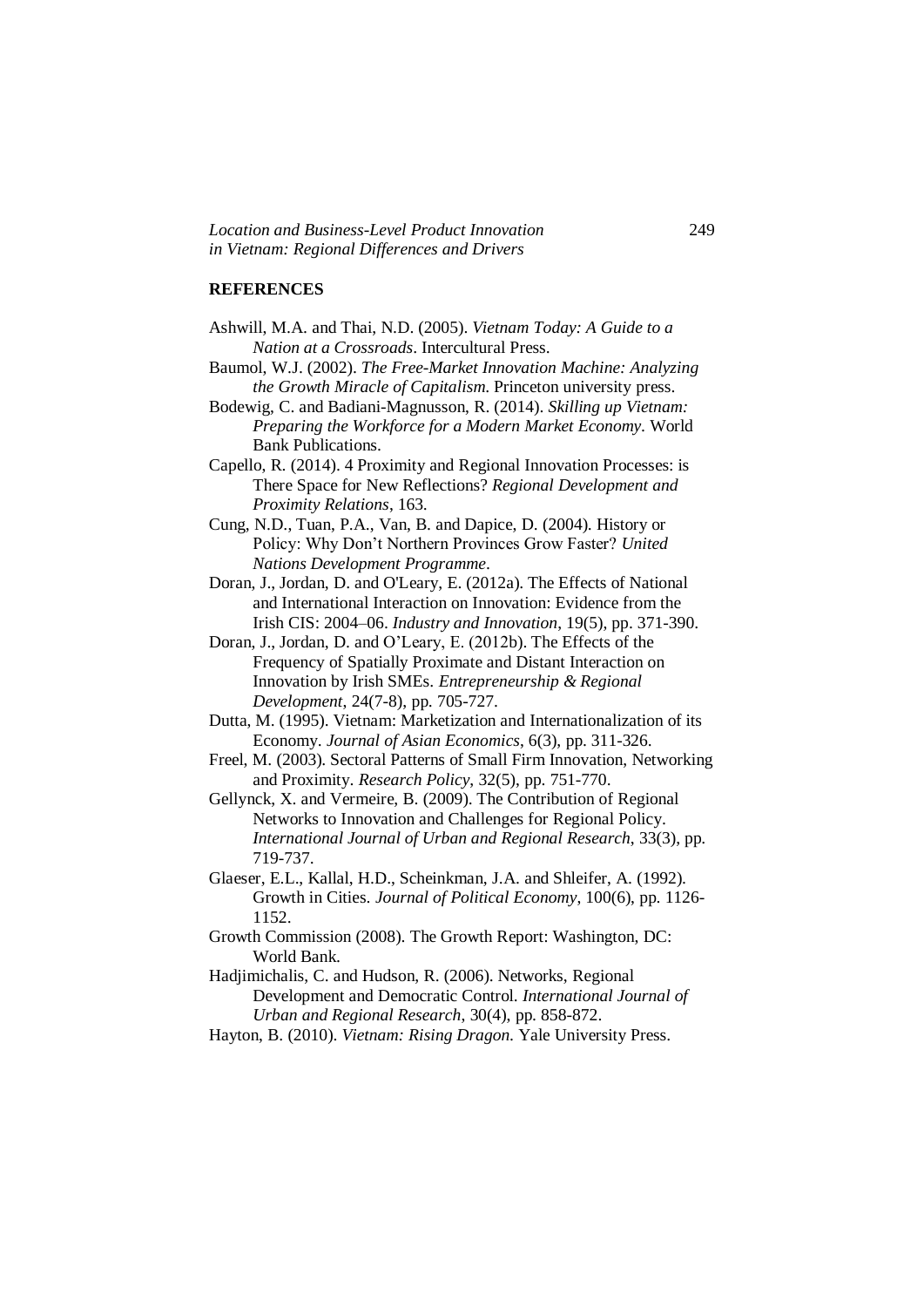- Hewitt-Dundas, N. (2013). The Role of Proximity in University-Business Cooperation for Innovation. *The Journal of Technology Transfer*, 38(2), pp. 93-115.
- Jordan, D., and O'Leary, E. (2011). The Role of External Interaction for Innovation in Irish High-Technology Businesses. *The International Journal of Entrepreneurship and Innovation*, 12(4), pp. 248-256.
- Ketels, C., Nguyen, D.C., Nguyen, T.T.A. and Hanh, D.H. (2010). Vietnamese Competitiveness Report. Singapore: Asia Competitiveness Institute.
- Krugman, P.R. (1991). *Geography and trade*: MIT press.
- Love, J. and Mansury, M. (2007). External Linkages, R&D and Innovation Performance in US Business Services. *Industry and Innovation*, 14(5), pp. 477-496.
- Malmberg, A. and Maskell, P. (2002). The Elusive Concept of Localization Economies: Towards a Knowledge-Based Theory of Spatial Clustering. *Environment and planning A*, 34(3), pp. 429- 450.
- Mate-Sanchez-Val, M. and Harris, R. (2014). Differential Empirical Innovation Factors for Spain and the UK. *Research Policy*, 43(2), pp. 451-463.
- McCann, P. (2013). *Modern Urban and Regional Economics*. Oxford University Press.
- McGuirk, H. and Jordan, D. (2012). Local Labour Market Diversity and Business Innovation: Evidence from Irish Manufacturing Businesses. *European Planning Studies*, 20(12), pp. 1945-1960.
- Mishra, Deepak. (2011). *Vietnam development report 2012: Market economy for a middle-income Vietnam.* Washington, DC: World Bank. Online version accessed 30 August, 2015, http://documents.worldbank.org/curated/en/2011/12/15546780/viet nam-development-report-2012-market-economy-middle-incomevietnam.
- Moulaert, F., and Sekia, F. (2003). Territorial innovation models: a critical survey. *Regional Studies, 37*(3), 289-302.
- Narula, R. and Santangelo, G.D. (2009). Location, Collocation and R&D Alliances in the European ICT Industry. *Research Policy*, 38(2), pp. 393-403.
- Oerlemans, L., Meeus, M. and Boekema, F. (1998). Do Networks Matter for Innovation? The Usefullness of the Economic Network Approach in Analysing Innovation. *Journal of Economic and Social Geography*, 89(3), pp. 298-309.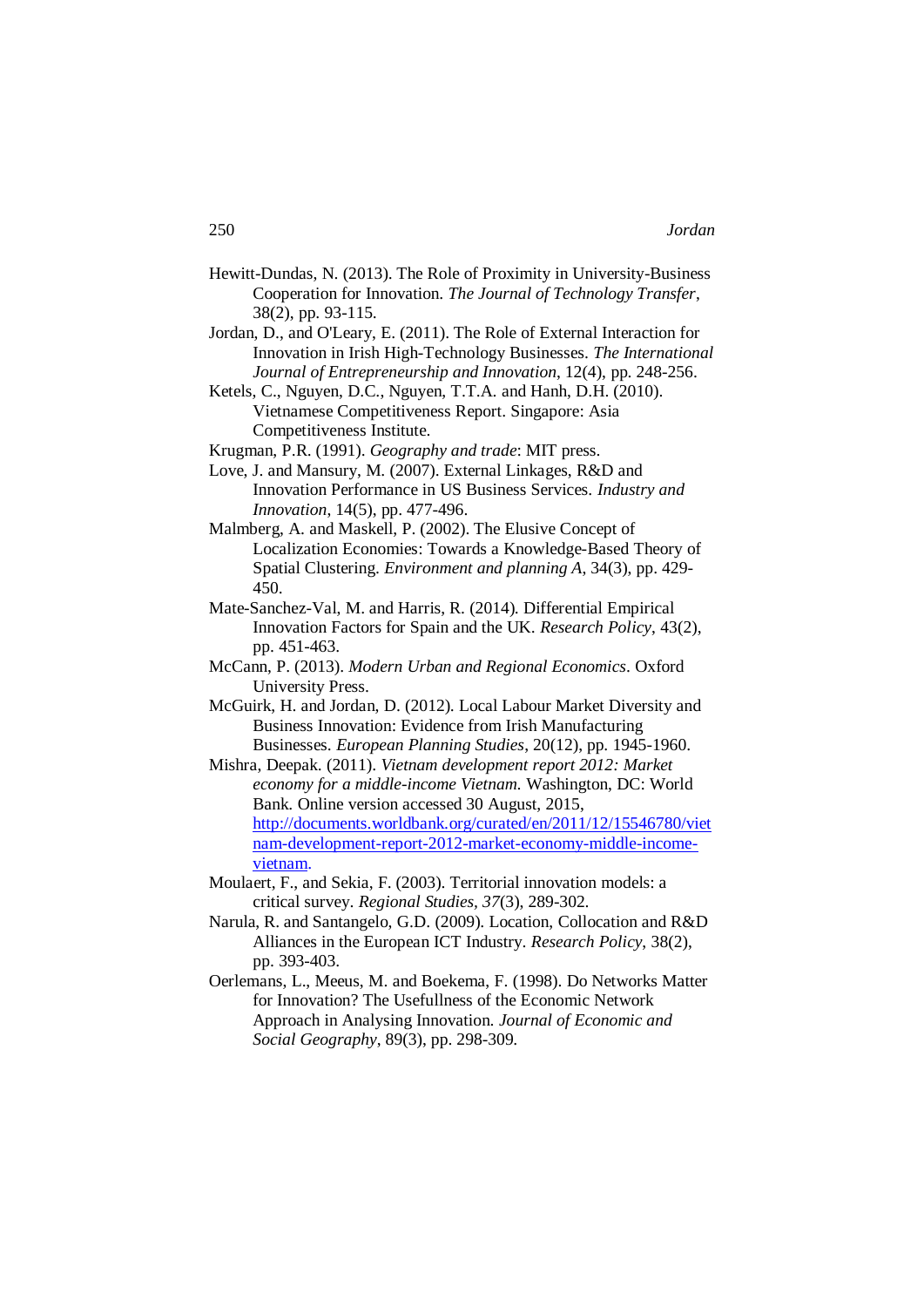*Location and Business-Level Product Innovation* 251 *in Vietnam: Regional Differences and Drivers*

- Oerlemans, L.A., Meeus, M.T. and Boekema, F.W. (2001). Firm Clustering and Innovation: Determinants and Effects. *Papers in regional science*, 80(3), pp. 337-356.
- Parr, J.B. (1999). Growth-pole Strategies in Regional Economic Planning: A Retrospective View Part 1. Origins and Advocacy. *urban Studies*, 36(7), pp. 1195-1215.
- Parr, J. B. (2002). Missing Elements in the Analysis of Agglomeration Economies. *International Regional Science Review*, 25(2), pp. 151- 168.
- Pavitt, K. (1984). Sectoral Patterns of Technical Change: Towards a Taxonomy and Theory. *Research Policy*, 13(6), pp. 343-374.
- Perroux, F. (1955). Note Sur La Notion de Pole de Croissance, Economic Applique 8 (1-2), Jan.-June, 397-20; Also, idem (1955), Economic Space Theory and Application. *Quarterly Journal of Economics*.
- Perroux, F. (1988). The pole of development's new place in a general theory of economic activity. *Regional Economic Development. Essays in Honour of Francois Perroux. Unwin Hyman Ltd., London*, 48-76.
- Ramachandran, L. and Scott, S. (2009). Single-Player Universities in the South: The Role of University Actors in Development in Vietnam's North Central Coast Region. *Regional Studies*, 43(5), pp. 693-706.
- Rasiah, R. (2011). Epilogue: Implications from Industrializing East Asia's Innovation and Learning Experiences. *Asia Pacific Business Review*, 17(02), pp. 257-262.
- Roper, S. (2001). Innovation, Networks and Plant Location: Some Evidence for Ireland. *Regional Studies*, 35(3), pp. 215-228.
- Roper, S., Du, J. and Love, J.H. (2008). Modelling the Innovation Value Chain. *Research Policy*, 37(6), pp. 961-977.
- Schumpeter, J. A. (1942). *Socialism, Capitalism and Democracy*: Harper and Brothers.
- Scott, S. and Chuyen, T.T.K. (2004). Behind the Numbers: Social Mobility, Regional Disparities, and New Trajectories of Development in Rural Vietnam. *Social inequality in Vietnam and the challenges to reform*, pp. 123-165.
- Sena, V. (2004). The Return of the Prince of Denmark: A Survey on Recent Developments in the Economics of Innovation. *The Economic Journal*, 114(496), pp. F312-F332.